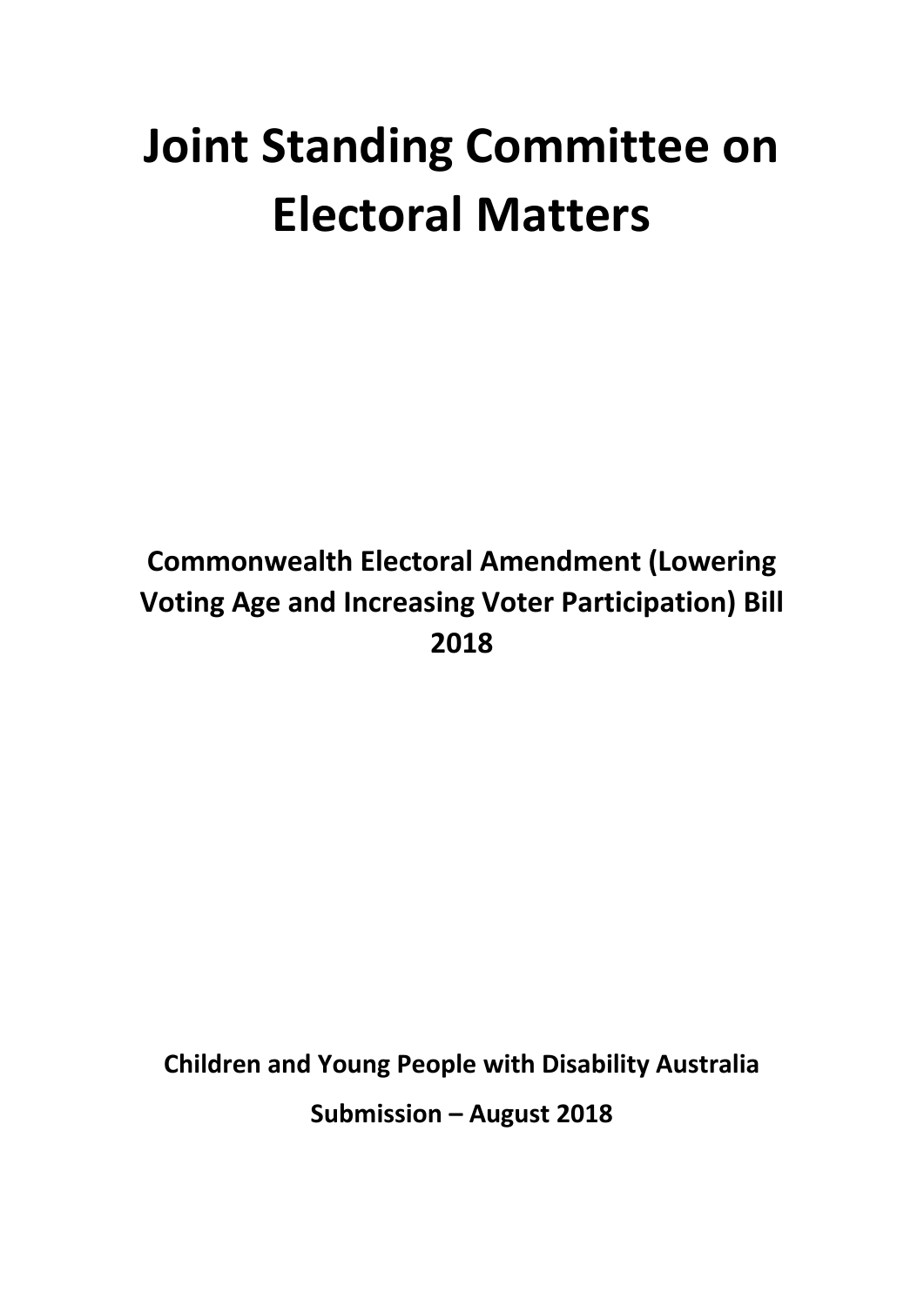### **INTRODUCTION**

Children and Young People with Disability Australia (CYDA) welcomes the opportunity to provide feedback on the *Commonwealth Electoral Amendment (Lowering Voting Age and Increasing Voter Participation) Bill* 2018 (the Bill). This submission confines comment to lowering the voting age to 16.

As one of Australia's most disadvantaged cohorts, young people with disability have a significant stake in the direction of political discourse and decision making. Young people with disability have consistently expressed and demonstrated to CYDA the desire to be heard and to participate in political discourse, particularly on matters of relevance to the lives of young people with disability. Young people with disability want the opportunity to participate in decision making and effect change.

It is the view of CYDA that lowering the voting age to 16 on a non-compulsory basis supports the desire expressed by young people with disability to contribute to political discourse. Further it is believed that lowering the voting age will also align voting rights with pre-existing rights and responsibilities afforded to 16 and 17 year olds and will likely improve voter participation.

CYDA undertook a short consultation with members regarding lowering the voting age, receiving only a small number of responses. Opinions on the proposal were varied with support for lowering the voting age being highest among younger respondents. For opponents of the proposal, the primary concerns related to the quality or maturity of a 16 or 17 year old's vote and concern that voting would be unwanted or burdensome.

#### **CHILDREN AND YOUNG PEOPLE WITH DISABILITY AUSTRALIA**

CYDA is the national representative organisation for children and young people with disability, aged 0 to 25 years. The organisation is primarily funded through the Department of Social Services and is a not for profit organisation. CYDA has a national membership of 5300 and a growing social media presence with 22 500 followers across the three major platforms of Facebook, Twitter and LinkedIn.

CYDA provides a link between the direct experiences of children and young people with disability to federal government and other key stakeholders. This link is essential for the creation of a true appreciation of the experiences and challenges faced by children and young people with disability.

CYDA's vision is that children and young people with disability living in Australia are afforded every opportunity to thrive, achieve their potential and that their rights and interests as individuals, members of a family and their community are met.

CYDA's purpose is to advocate systemically at the national level for the rights and interests of all children and young people with disability living in Australia and it undertakes the following to achieve its purpose:

- **Listen and respond** to the voices and experiences of children and young people with disability;
- **Advocate** for children and young people with disability for equal opportunities, participation and inclusion in the Australian community;
- **Educate** national public policy makers and the broader community about the experiences of children and young people with disability;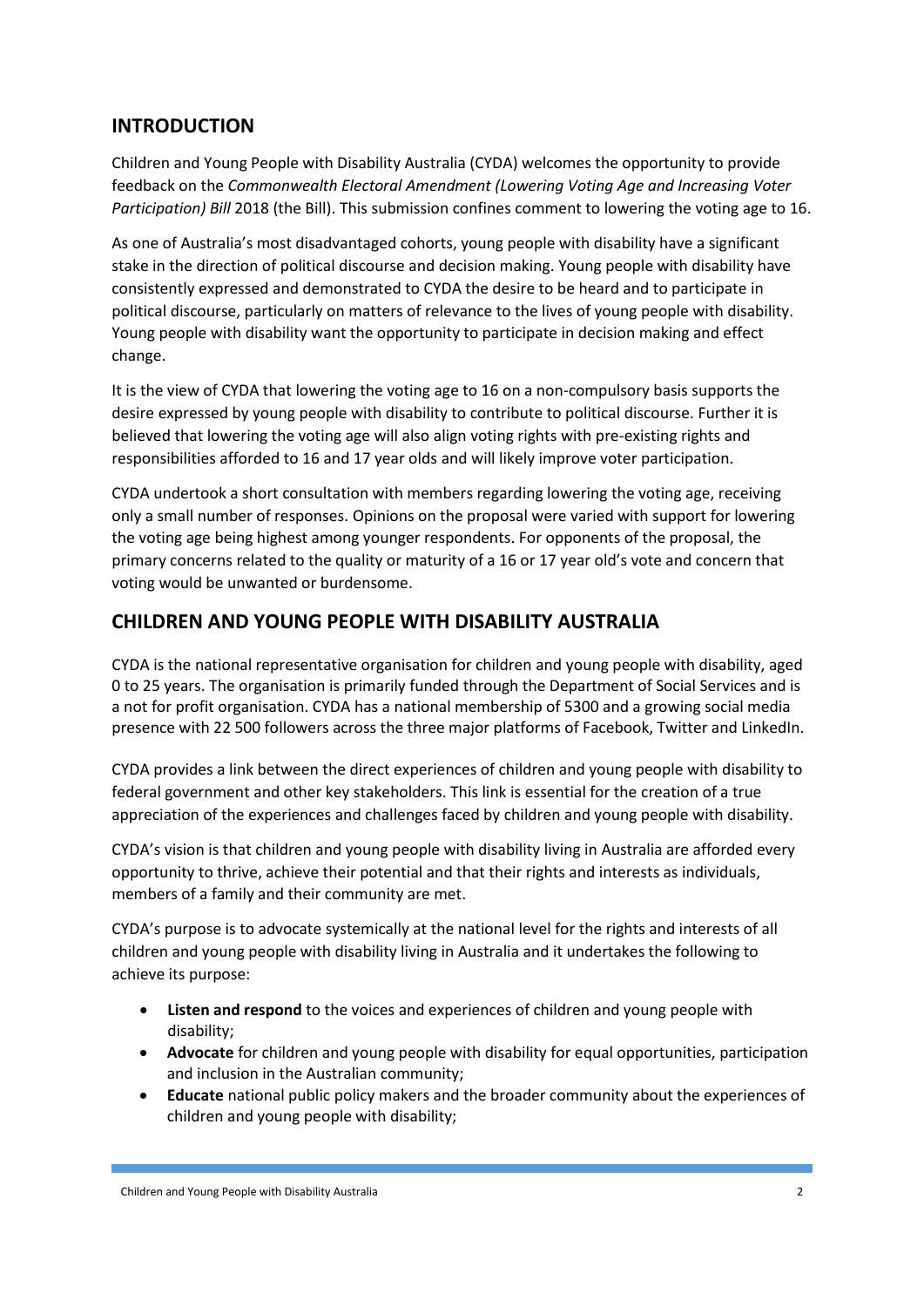- **Inform** children and young people with disability, their families and care givers about their citizenship rights and entitlements; and
- **Celebrate** the successes and achievements of children and young people with disability.

## **INCENTIVISING REFORM**

Young Australians are not optimistic about their futures, or the prospect of being happier and better off than previous generations<sup>1</sup>. This is not surprising given the significant challenges and disadvantage faced by young people in almost all areas of life:

- Rates of unemployment for young people remain just over double the national average  $(11.6\%$  compared to 5.4%)<sup>2</sup>;
- $\bullet$  Underemployment is highest among young workers<sup>3</sup>;
- There is a trend towards casual, part time, temporary, or short-term contracts for young people who are employed<sup>4</sup>;
- Around a quarter of Australia's homeless population are aged between 12 and 24<sup>5</sup>; and
- Rates of poverty are highest among Australians under the age of 15 at 17% and 13% for 15- 24 year olds<sup>6</sup>.

For children and young people with disability the rates and experience of disadvantage are even more substantial. Common experiences for children and young people with disability include: exclusion; low expectations; poor and discriminatory educational experiences and outcomes; limited social and recreational opportunities; poor employment outcomes; bullying and abuse.

The direct experiences of disadvantage faced by children and young people with disability is supported by statistics which demonstrate the lifelong consequences of a system in crisis.

- For people aged 20-24, 64% of people with disability had completed year 12 or equivalent, compared with 81% of people without disability<sup>7</sup>;
- International research suggests children and young people with disability are 3 times more vulnerable to abuse than their peers<sup>8</sup>;

 $\overline{a}$ 

<sup>1</sup> Deloitte 2018, *2018 Deloitte Millennial Survey*, Deloitte Global, p 15

<sup>2</sup> Australian Bureau of Statistics 2018, *Labour Force Commentary June 2018*, Australian Bureau of Statistics, Canberra, viewed 3 August 2018[, https://bit.ly/2Kp7w2G](https://bit.ly/2Kp7w2G)

<sup>3</sup> Wilkins, Roger and Inga Lass (2018) *The Household, Income and Labour Dynamics in Australia Survey: Selected* Findings from Waves 1 to 16. Melbourne Institute: Applied Economic & Social Research, University of Melbourne, p 63

<sup>4</sup> Foundation for Young Australians 2014, *Renewing Australia's promise: Will young Australians be better off than their parents?,* p. 12, Foundation for Young Australians 2015, *Report card 2015: How are young people faring in the transition from school to work?, p. 7.*

<sup>5</sup> Australian Bureau of Statistics 2018, *Census of Population and Housing: Estimating homelessness*, 2016, Australian Bureau of Statistics, Canberra, viewed 3 August 2018,<https://bit.ly/2Me7e0k>

<sup>6</sup> Dorsch P, Phillips J and Crowe C 2016, Poverty in Australia 2016, Australian Council of Social Services, p 33. <sup>7</sup> Australian Bureau of Statistics 2016, *Disability, Ageing and Carers, Australia: Summary of Findings, 2015*, Cat. no. 4433.0, ABS, Canberra.

<sup>8</sup> Sullivan et al. 2000*, Maltreatment and disabilities: A population-based epidemiological study*, p. 1257.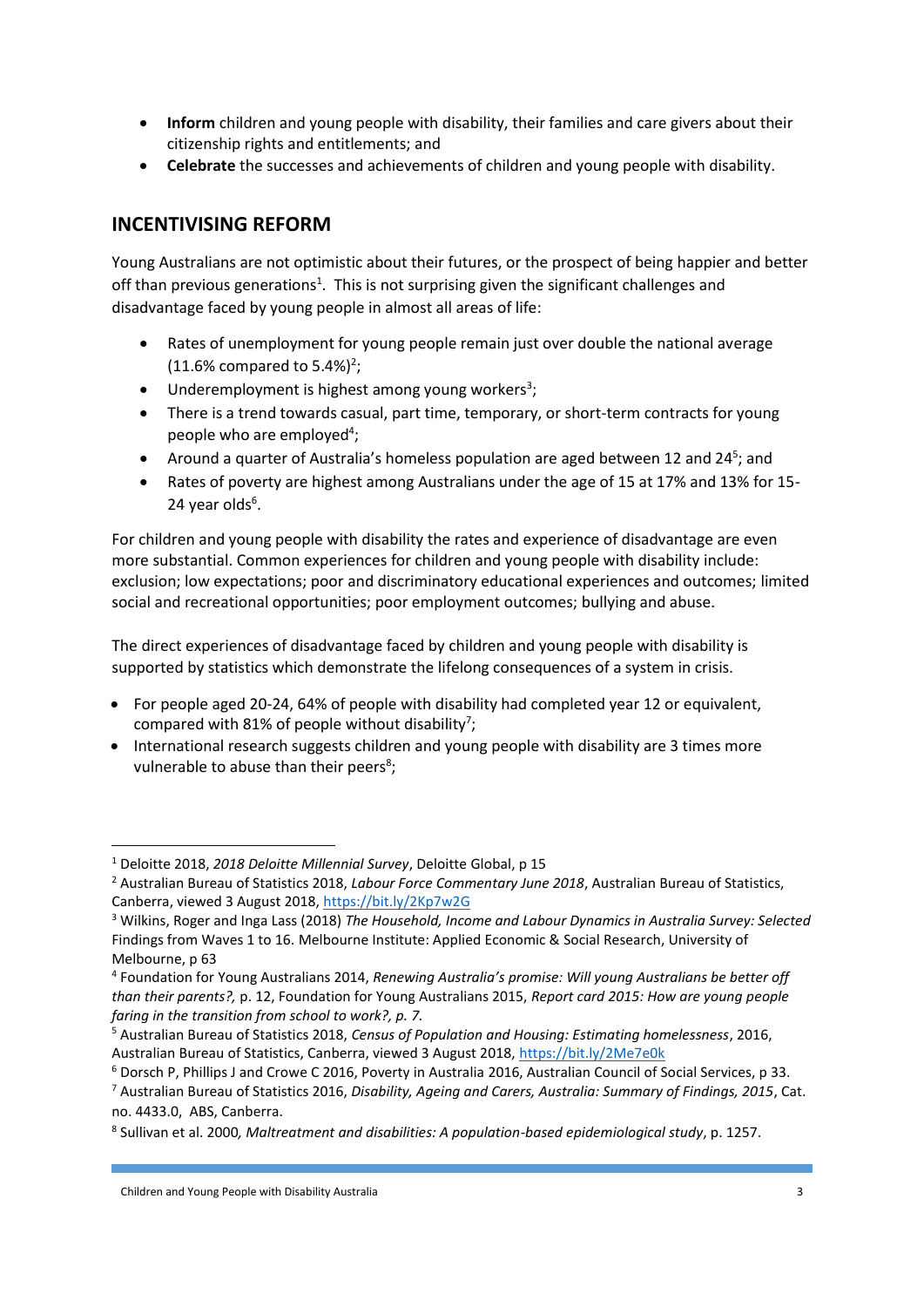- Children and young people with high communication and behaviour support needs have higher vulnerability again to abuse<sup>9</sup>;
- $\bullet$  56% of students with disability report experiencing bullying at school<sup>10</sup>;
- 15% of children in out of home care are identified as children with disability $^{11}$ ;
- Unemployment rates for people with disability are almost double that of people without disability (10% to 5.3%)<sup>12</sup>;
- People with disability are less likely to be in full-time employment than people without disability  $(27\% \text{ to } 53.8\%)^{13}$ ;
- When it comes to employment, limited progress has been made for people with disability over the last 20 years $^{14}$ .
- $\bullet$  45% of people with disability in Australia live near or below the poverty line<sup>15</sup>.

The need for reform is urgent and the breadth of reform required is significant. While there have been some developments in recent years, there has been little evidence of progress in many of the complex policy areas impacting children and young people with disability in childhood and later in life. For example, employment outcomes for people with disability have not improved in 20 years<sup>16</sup>.

As a State Party to the *Convention on the Rights of the Child* (CRC), Australia has an obligation to uphold the right of all children to freely express their views in all matters that affect them<sup>17</sup>. In addition, the *2016 Australian Survey of Social Attitudes* found that 71% of Australians support 15 to 18 year olds having the opportunity to influence government decisions<sup>18</sup>. As previously discussed, young people with disability have also expressed a strong desire to participate in political decision making.

Despite widespread support and a strong international human rights framework, in Australia there are few mechanisms to engage children and young people in political decision making and limited electoral incentives to address issues that affect the lives of children and young people.

Lowering the voting age to 16 on a non-compulsory basis will create a strong electoral incentive for Australian Governments to introduce and implement policies that address the shameful rates and degree of disadvantage experienced by children and young people with disability.

<sup>16</sup> Australian Human Rights Commission 2016, *Willing to Work National Inquiry into Employment Discrimination Against Older Australians and Australians with Disability*, p. 11

<sup>1</sup> <sup>9</sup> Ibid.

<sup>10</sup> Children and Young People with Disability Australia 2017, *CYDA National Education Survey 2017,* Melbourne.

<sup>11</sup> Australian Institute of Health and Welfare 2017, *Child Protection Collection 2017*, Table S41.

<sup>12</sup> Australian Bureau of Statistics 2015, *Survey of Disability, Ageing and Carers: Summary of Findings*, 4430.0.

<sup>13</sup> Australian Bureau of Statistics 2015, *Disability and Labour Force Participation*, Commonwealth of Australia, Canberra, viewed 9 February 2015, http://www.abs.gov.au/ausstats/abs@.nsf/mf/4433.0.55.006.

<sup>14</sup> Australian Human Rights Commission 2016, *Willing to Work National Inquiry into Employment* 

*Discrimination Against Older Australians and Australians with Disability*, p. 11

<sup>15</sup> PricewaterhouseCoopers 2012, *Disability expectations: Investing in a better life, a stronger Australia, Australia,* p. 3*.*

<sup>17</sup> United Nations General Assembly 1989, *Convention on the Rights of the Child*, Article 12

 $18$  Phillips L, Perales F and Ritchie J 2017. Giving voice to the young: survey shows people want under-18s involved in politics, The Conversation, viewed 7 August 2018, https://bit.ly/2vYX6V9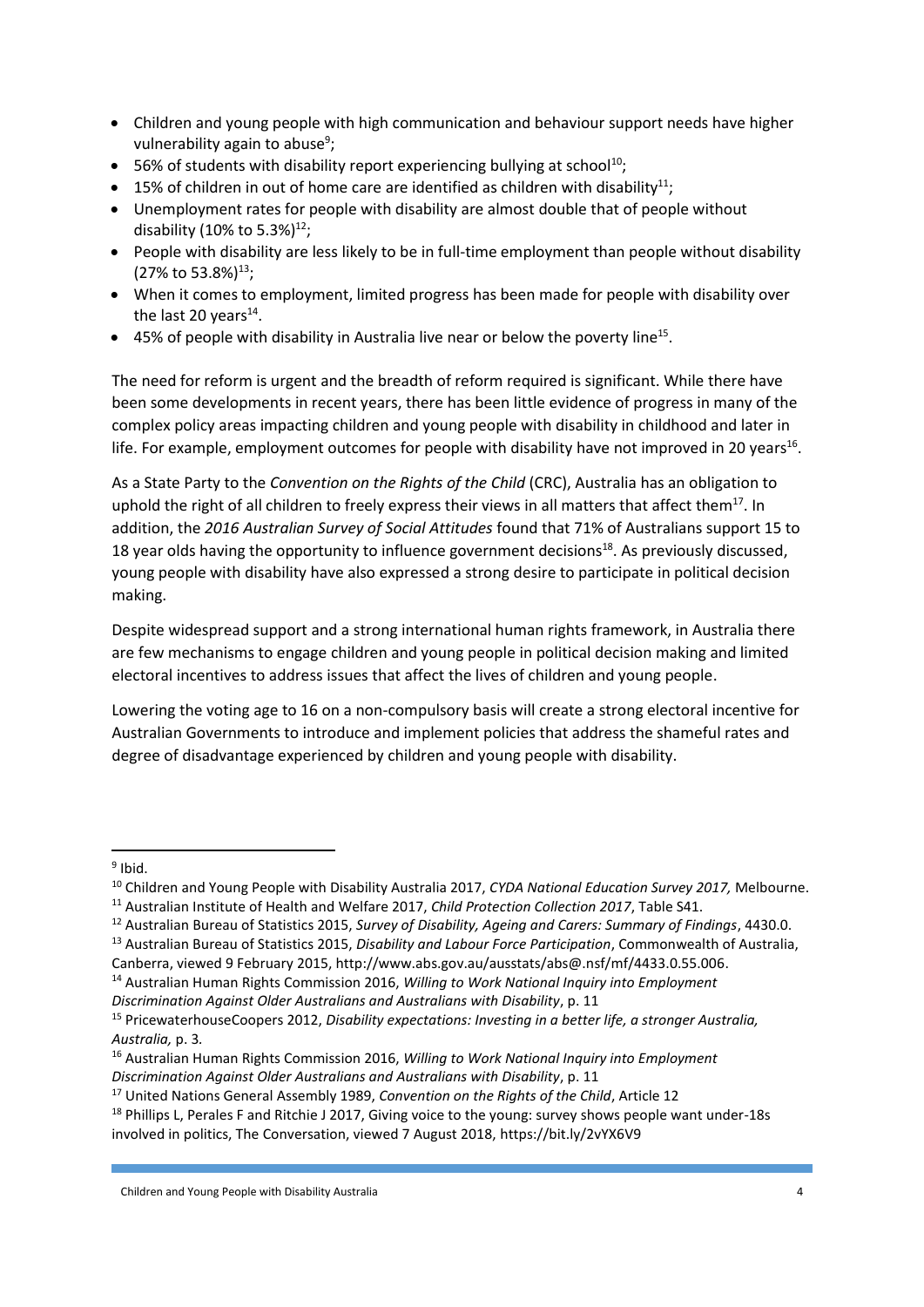In addition, while broader work is required to ensure the voices of children and young people with disability are included in political decision making, lowering the voting age is one mechanism that will support Australia in meeting its obligations under the CRC.

A related issue is the concern raised in feedback received by CYDA relating to the ability of 16 and 17 year olds to exercise an informed vote. CYDA is of the view that the claim a vote made by a 16 or 17 year old will be less informed than a vote made by older electors due to a lack of motivation or political knowledge is misleading.

Domestically, research has found that Australians who currently have the right to vote (18 years and older) do not typically have a high degree of knowledge or interest in politics. Key findings from the *2016 Australian Electoral Study* include: record low levels of interest in the 2016 election with only 30% of Australians taking a 'good deal' of interest in the campaign; low levels of party affiliation; and levels of satisfaction with democracy that are the lowest since the  $1970's^{19}$ .

The comparative quality of voter choice between 16 and 17 year olds and other age groups has also been examined overseas, in countries that have already lowered the voting age to 16. For example, research undertaken in Austria found that the vote quality of people under 18 was comparable to older voters and that these younger electors voted in ways that enabled their interests to be represented equally as well as older voters<sup>20</sup>.

In addition, CYDA maintains that the higher support for lowering the voting age among young people<sup>21</sup> and the involvement of young people in non-electoral forms of political participation, such as online activism<sup>22</sup>, suggests that young Australians have the motivation and the interest in contemporary political issues to exercise an informed vote under a voluntary system.

### **PARITY OF RESPONSIBILITY**

1

In Australia, 16 and 17 year olds currently have the opportunity to exercise a number of civic responsibilities. While there are some jurisdictional differences and exceptions, this may include but is not limited to, military service, appearing as an adult in court, obtaining a drivers licence, holding a firearms licence, and the age of sexual consent<sup>23</sup>.

This view was reflected in feedback received by CYDA:

"I think that the responsibilities already given to 16 year olds show that they should be able to vote. If you are old enough to drive, then you should be able to vote. You clearly have the right mindset to give your opinion on these matters at the age of 16".

<sup>19</sup> Australian National University, *Voter interest hits record low in 2016 – ANU Election Study, Australian National University, Canberra,* viewed 7 August 2018, https://bit.ly/2Ja5iUQ

<sup>20</sup> Wagner M, Johann D and Kritzinger S 2012, *Voting at 16: Turnout and the quality of voter choice*, Electoral Studies, Issue 31, p 372-383

<sup>21</sup> McAllister A 2013, *The Politics of Lowering the Voting Age in Australia: Evaluating the Evidence*, Australian Electoral Commission, Canberra, p 7

<sup>&</sup>lt;sup>22</sup> O'Neil M 2014, Young online activists more politically engaged than many older Australians, research shows, Australian Broadcasting Corporation, viewed 7 August 2018, https://ab.co/1pH1Pj3

<sup>23</sup> McAllister A 2013, *The Politics of Lowering the Voting Age in Australia: Evaluating the Evidence*, Australian Electoral Commission, Canberra, p 8-9.

Children and Young People with Disability Australia 5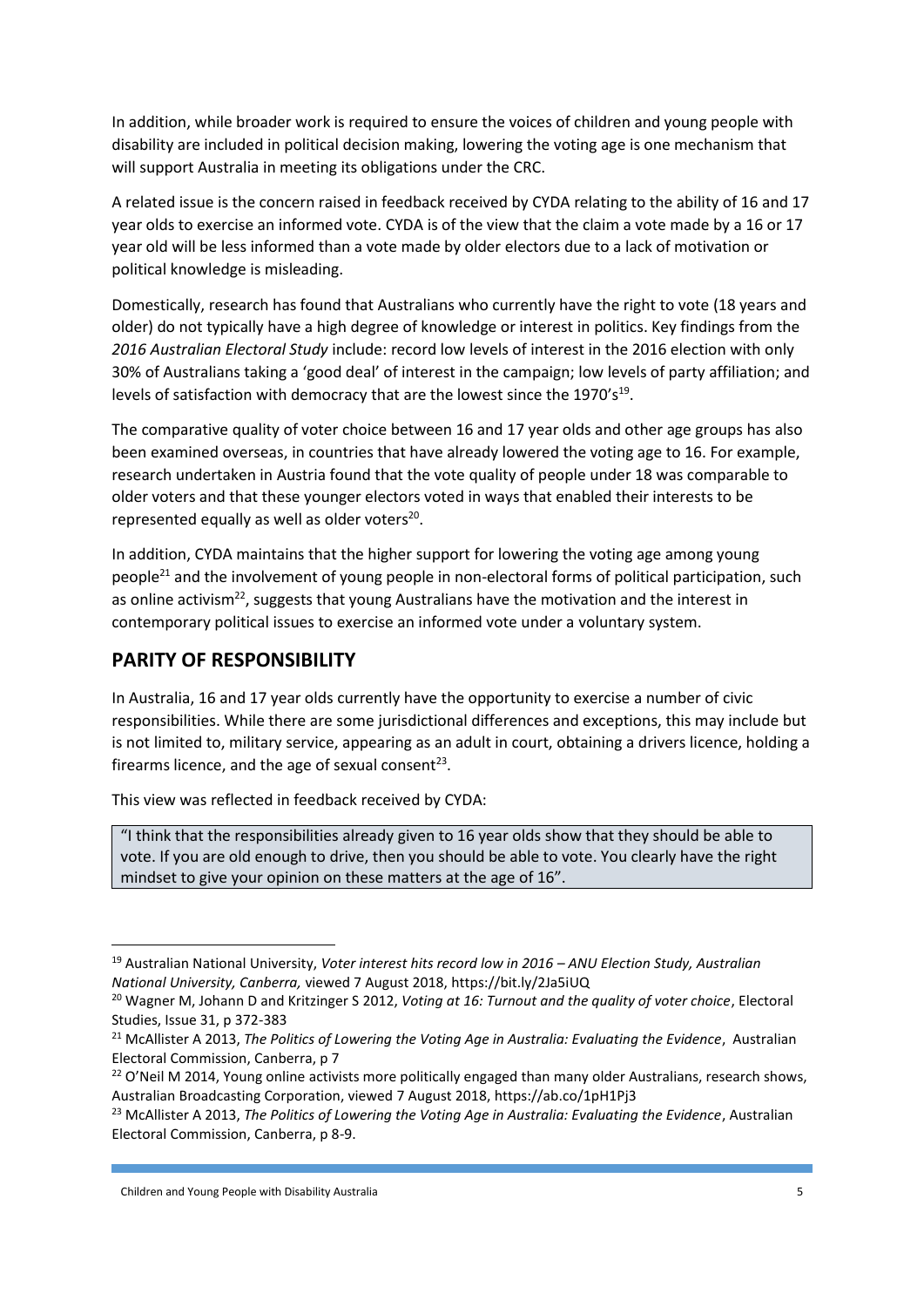Australian society already expects 16 and 17 year olds to demonstrate responsibility and maturity in a number of areas. Lowering the voting age on a voluntary basis would bring voting rights in line with pre-existing social responsibilities.

#### **INCREASING POLITICAL PARTICIPATION**

As discussed above, Australian interest in politics and satisfaction with democratic processes is worryingly low. While overall enrolment and participation rates have improved from 2013 to 2016, low rates of enrolment and participation of young people (18-24) continues to raise concerns<sup>24</sup>. Overall participation rates were lower for young Australians (86.7% compared to 95%) and over 250,000 eligible young Australians were estimated as having not enrolled for the 2016 election.

Lowering the voting age may be one mechanism to address this gap in enrolment and participation by facilitating the development of positive voting habits from a younger age<sup>25</sup>.

Lowering the voting age also offers Australia the opportunity to encourage interest and engagement in democratic processes and politics from a younger age. This could be achieved through the Australian Electoral Commission engaging with the education system to ensure young people know how to vote and have the information needed to decide whether to vote. Feedback received by CYDA revealed that many young people currently receive limited information through school, family and the community regarding voting and democratic processes before turning 18 which can lead to feelings of disengagement and being overwhelmed by the process. Lowering the voting age on a voluntary basis, accompanied by education about voting, could help overcome these information barriers and encourage voter participation in the over 18 cohort.

Once again, CYDA welcomes the opportunity to provide feedback on this Bill and wishes to express its support for lowering the voting age to 16 on a voluntary basis.

#### **CONTACT**

 $\overline{a}$ 

Stephanie Gotlib Chief Executive Officer 20 Derby Street Collingwood VIC Australia 3066 03 9417 1025 or 0425 724 230 stephaniegotlib@cyda.org.au [www.cyda.org.au](http://www.cyda.org.au/)

<sup>&</sup>lt;sup>24</sup> Australian Electoral Commission, 2016 federal election key facts and figures, Australian Electoral Commission, Canberra, viewed 7 August 2018, https://bit.ly/2vnDkQV

<sup>&</sup>lt;sup>25</sup> Dinas, E., 2012. The formation of voting habits. Journal of Elections, Public Opinion & Parties, 22(4), pp.431-456.

Children and Young People with Disability Australia 6